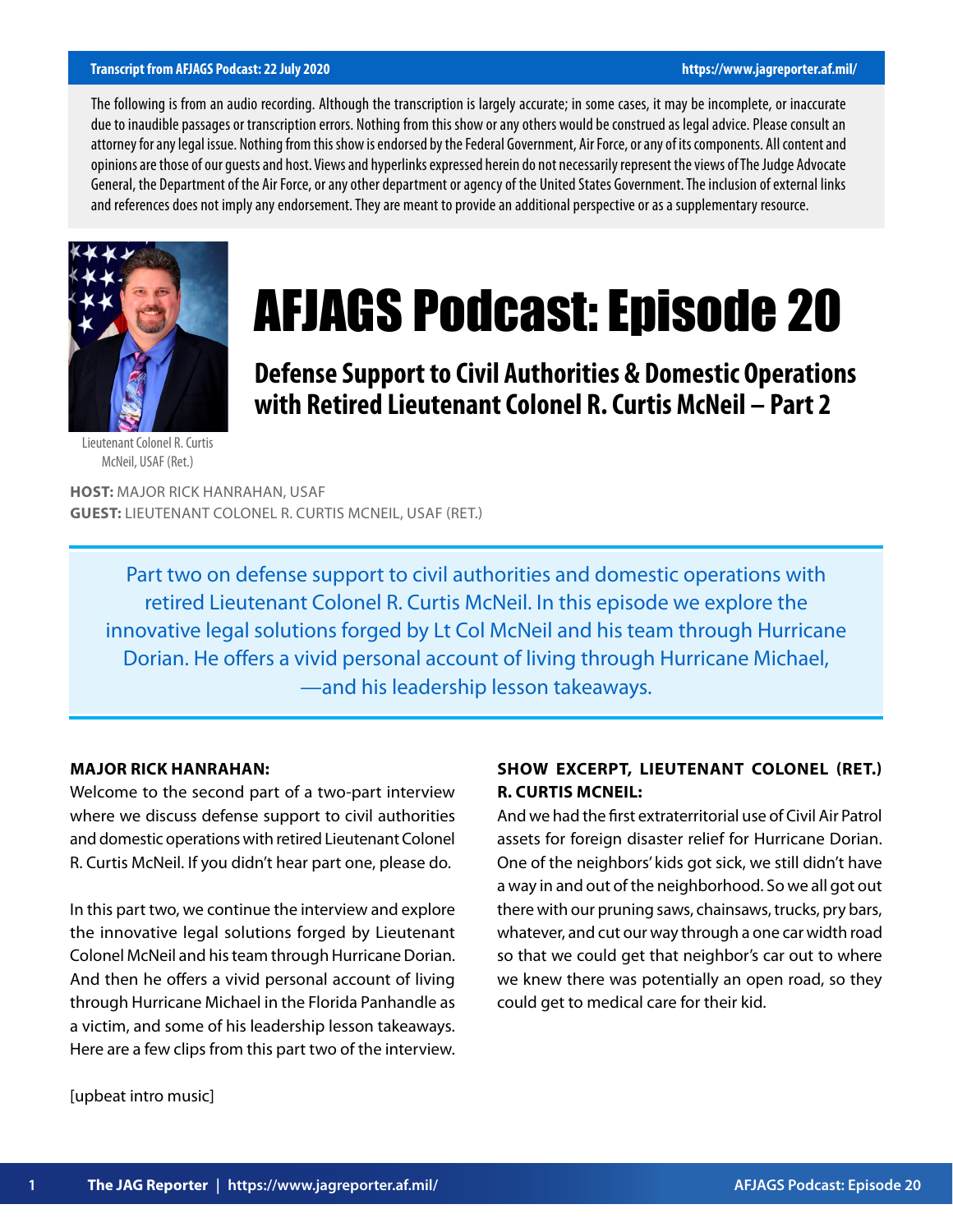#### **ANNOUNCER:**

Welcome to The Air Force Judge Advocate General's Reporter Podcast, where we interview leaders, innovators, and influencers on the law, leadership, and best practices of the day, and now to your host from The Air Force Judge Advocate General's School.

#### **MAJ HANRAHAN:**

So, speaking of Civil Air Patrol, you had a very interesting innovative solution, or you had a very interesting experience that you had to deal with, with Hurricane Dorian that happened in the Caribbean. Could you speak to that a little bit?

## **LT COL MCNEIL:**

So yeah, **[Hurricane Dorian](https://www.weather.gov/mhx/Dorian2019)** was interesting in a number of ways. First off, Hurricane Dorian was initially anticipated to be a DSCA response, Defense Support to Civil Authorities. DSCA is something we do in the United States and its territories. So everyone, we were pre-positioning and planning for a DSCA event. Looked like it was gonna be in Florida, maybe South Carolina.

So, everything was built and planned for that. And we did a couple of things in anticipation, one of which was moving some Civil Air Patrol capabilities closer to Florida to be ready to support Florida. And we also got approval, which is something that was fairly unique. We got approval to use small UASs [**[unmanned aircraft](https://www.faa.gov/uas/) [system](https://www.faa.gov/uas/)**]. Civil Air Patrol has some non-commercial UASs and some commercial UASs with special waivers that they're allowed to fly in support of DoD missions, in support of these disaster response efforts. And so we were able to get all of that approved in anticipation of a DSCA mission.

And then Dorian stalled. And it just stayed there. And it sat over The Bahamas for a couple of days. Now, having lived through a category five hurricane that went through in one day, and having seen the devastation from that, you take that and put it over a period of a couple of days. And The Bahamas was getting just

beaten to pieces. And we were looking at how can we help The Bahamas?

Well, that's not DSCA, that's foreign disaster relief. That's a different set of laws, a different set of rules, it requires a request from the host government to the State Department, a request from the State Department Office of Disaster Assistance to DoD through the Joint Staff before we ever get off the ground. But it looked like we were going there, because it was substantial disaster and The Bahamas were getting just beaten and they weren't gonna have the capability or the capacity to do a lot for themselves following this multi-day category five hurricane.

So one of the capabilities we have with the **[Civil Air](https://www.gocivilairpatrol.com/)  [Patrol](https://www.gocivilairpatrol.com/)** is that imagery, light air lifts. Some of those things that were gonna be useful in The Bahamas. But the Civil Air Patrol is restricted to the U.S. and its territories unless you get special approval. And that approval authority used to be at the Secretary of the Air Force level. And in the summer of 2018, the Secretary of the Air Force and the folks at Air Force, A3, actually decided to rewrite the Civil Air Patrol regulation and delegate that authority down to approve those missions to the 1st Air Force, and 13th Air Force commanders who are also the commanders who have responsibility for approving Air Force assigned missions for the Civil Air Patrol to fly as an Air Force auxiliary.

So we were able to leverage that new delegation in the foreign disaster relief environment. We did have to write an exchange of notes with the governance of The Bahamas to give the Civil Air Patrol folks recognition and status. We don't have a SOFA, Status of Forces Agreement, with The Bahamas. So we had to do an agreement so that DoD forces could enter into The Bahamas and be helpful.

Civil Air Patrol acting as an auxiliary, the Air Force was covered under that exchange of notes. And that's one of the requirements before we can execute that delegation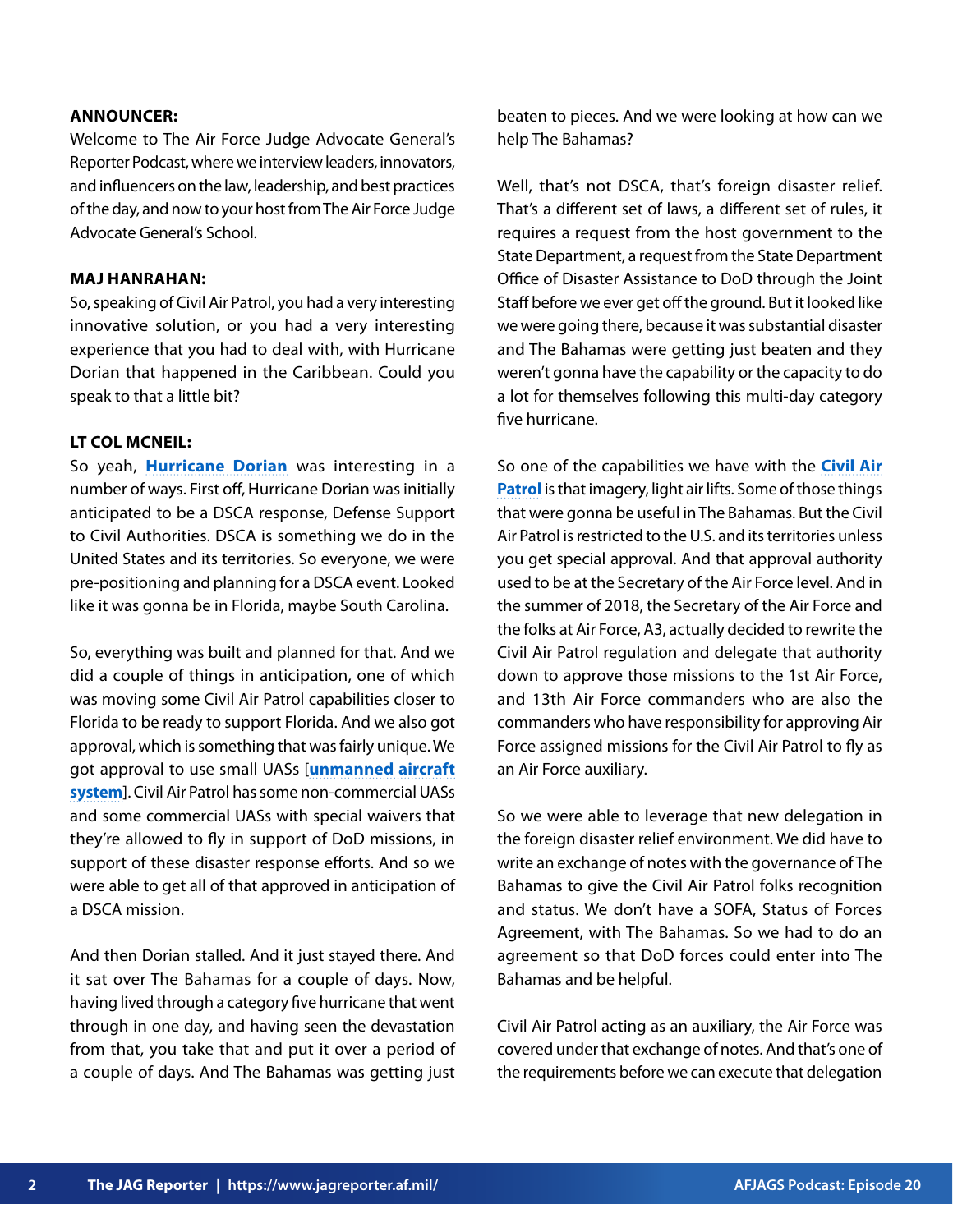is to have some agreement with the host nation as to the status of the Civil Air Patrol volunteers. Again, these are volunteers, these are guys off the street, women off the street, people who have out of the goodness of their heart desire to do this. So we wanna give them some level of protection so that if something goes wrong, they don't end up with personal liability for some damage that's done in the process.

So we were able to work with U.S. Northern Command and the State Department to include language that could cover the Civil Air Patrol so they could be part of that exchange of notes. And then we were able to exercise that new delegation and our commander could approve extraterritorial use of Civil Air Patrol capabilities. And so we got commander approval of extraterritorial use.

We had a review of the legal parameters. It's not the same as a PUM [Proper Use Memorandum] and DILR [Domestic Imagery Legal Review] because it's being done in a different environment. The PUMs and DILRs were all written for domestic events, so we had to write a new legal review for this foreign application. Exercise that authority, and then under the foreign disaster relief authorities, get a MTM, which is a Mission Tasking Memo from the Office of Foreign Disaster Assistance at the State Department through the Joint Staff to us that said, "Could you please do this?"

So we got all of that lined up, and we had the first extraterritorial use of Civil Air Patrol assets for foreign disaster relief for Hurricane Dorian. So it was a pretty exciting legal environment because we were doing it for the first time, and whenever you're doing something for the first time, you get a lot of opportunities to excel, as I like to say.

It was interesting too, because there were folks up and down the chain of command who were not aware of the new delegation. We had fortunately been working with it for about six months, and had already received some clarification—some of the language wasn't exactly clear.

And so we had worked in our office with Air Force, A3 and SAF-GC to make sure we had a good understanding of what the delegation meant, what the left and right boundaries were.

So when we started to execute, we did get some phone calls, "What are you doing? You can't use them extra territorially. What are you thinking?"

And the response was, we've read the new memo. Here's what, we've talked to Air Force, A3, we've talked to the Secretary of the Air Force General Counsel. This is all good, this has all been approved.

And it was interesting because it was, there were folks who were surprised 'cause they hadn't seen the delegation yet. It wasn't something that had been broadly announced or widely disseminated. And so, and a lot of that is this is not, it's not something we do every day. It was a unique event, a unique opportunity, and the ability to use these delegations that were in the memos and in the new Air Force instruction, and be able to rapidly respond to the needs of the people of The Bahamas, following the government of The Bahamas asking, the U.S. State Department asking. There was this whole process that had to happen.

And we were all in DSCA mode. Also, we had to put the clutch in, shift gears and you're now foreign disaster relief mode. And there's not a foreign disaster relief EXORD like there is a DSCA EXORD. So it was back to the statutes, back to the DoD directives, back to some other legal authorities. And so now we're using a totally different set of legal authorities to do a mission that looks very similar to one we're used to doing a different way.

And having the lawyers providing that framework, and providing the leadership with that—here's your left and right boundaries, here's what we're doing that looks a lot like something you're used to doing and here's why we're doing it a little differently. And here's how to get, again, from point A to point B. You're still trying to get to the same end result, but we're gonna walk you down a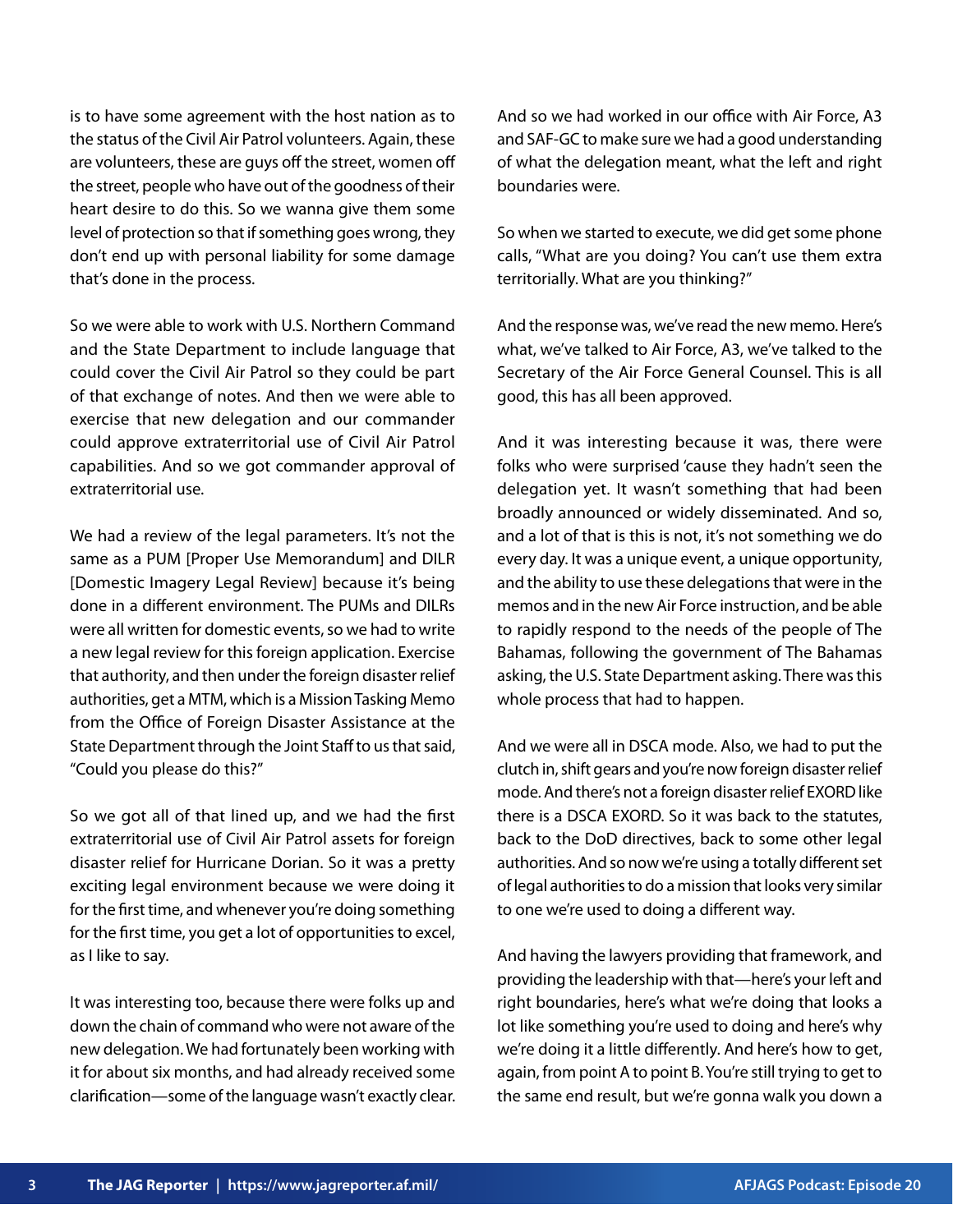slightly different path in order to comply with both U.S. law and international law.

Because there's a fundamental rule of international law. If you take armed forces into a foreign country without their permission, that's called an invasion. It's an act of war. So it's really important to get that request from the foreign government **before** you enter into their territory.

## **MAJ HANRAHAN:**

And during this process which was completely new, you're innovating here, you had an issue that popped up about some software that Civil Air Patrol was using, that you spotted, I believe.

## **LT COL MCNEIL:**

So, Civil Air Patrol, when we were using their small UASs, small unmanned aerial systems, they have both noncommercial off-the-shelf assets and then they have some that are commercial off-the-shelf. And during this same period, it had come to light that the user agreement for the software on these commercial off-the-shelf assets allows the manufacturer to utilize whatever you happen to upload onto your system.

So for example, if you take your small UAV that you bought at the local hobby stop shop and you take it out and you're taking pictures of your children in the backyard, the manufacturer reserves the right to utilize those pictures and distribute those pictures however they see fit. And that's all in the agreement, the license agreement that everybody of course reads word-for-word.

So the small UASs that we have with Civil Air Patrol, that when they're used for disaster response, we're taking pictures of bridges, dams, infrastructure projects. Some of those are actually sensitive assets. Some of them, power plants, not only are they things we care about making sure are functional in order to preserve our people. But if you're an adversary, those are also things you might want to destroy in order to make life difficult for us in a combat environment.

So at the same time you're taking a picture of something to help, you're also sending that picture to the manufacturer, who has reserved the right to use it however they see fit. Which may or may not include sending it to our global adversaries or others who we might not really want to have that picture. We also use those Civil Air Patrol capabilities for our counter small UAS training. They actually have those assets partially so that they can fly them onto installations and the installations can practice countering those capabilities.

Sending the images of our installations and perhaps their vulnerabilities to a company, who may or may not share them with our adversaries, is also a bit problematic. So we have special waivers for those aircraft and a special software for those aircraft so that they can perform that mission and not provide adversaries with intelligence that we'd prefer not to give them.

#### **MAJ HANRAHAN:**

Well, at the end of the day, I think it's fair to say, good catch sir. [both laughing].

So moving into the last component of the interview, I wanted to talk about your personal experience with Hurricane Michael. I know that you live in the Panhandle near Tyndall Air Force Base and moving and talking here for a while now about the law and all the different things you're doing with your team and all these kinds of things and experiences you had.

And then you had the unique opportunity, for lack of a better term, to actually live through this as a victim yourself. Fascinating story, sir. Maybe you could just speak a little bit about that to our listeners and speak to about how that experience has shaped your perspective on this area of the law.

# **LT COL MCNEIL:**

So after 13 years, roughly, of being on various teams that supported disaster response for others, be it floods, fires, hurricanes. And naturally if you're working 18 hour days, trained in a CAT, in a closed environment with, it's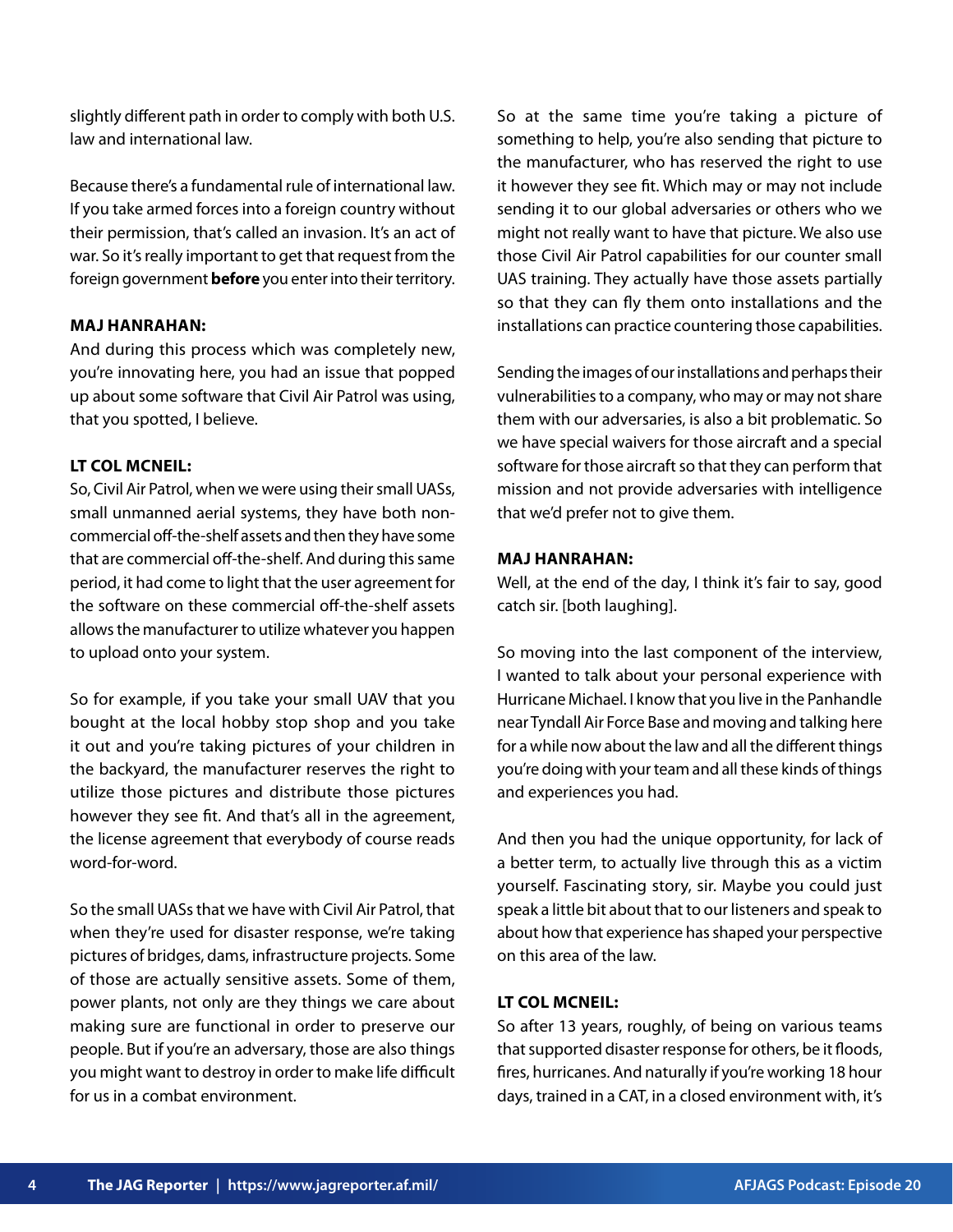uncomfortable. And you have a tendency to gripe and complain a little bit. I might've complained some.

Living through Michael and being on the other end of that response. And we call Michael the forced renovation of our house. We got to get new roof, new ceilings, new walls, new floors, new furniture, new fences, a new shed, repairs to the boat, repairs to the truck. We got to do it all. And that experience and the being without power, without water, without the ability to leave my neighborhood because the trees had all fallen down and blocked every way in and out of the neighborhood for a number of days.

I don't complain anymore about long hours in the CAT. I am happy to be there as long as I can be to help somebody who is in that situation. 'Cause frequently they're in much worse situations than we were. I had a generator, it wasn't working, so I had to clean the spark plug with one of my wife's emery boards. I had to buy her a new emery board later [laughing], in order to get it running. But once I got the generator running, we had power, some, but you couldn't do it too much 'cause you were preserving what little gasoline you had. We did go and get some gas cans full of gas before the hurricane.

But again, it was a category two or three, when it was off the coast and the night before. And we were in a non mandatory evacuation area. So they were telling us, stay off the roads and leave them available for people who need to evacuate. The following morning when it made landfall as a category five, the night before we're talking about hors d'oeuvres and snacks and cocktails for the hurricane party. That morning, we're wondering just how stupid we were to not leave the night before or two days before.

But that experience, when you get through the end of it, we got hit by the top of the hurricane and then the side of the hurricane. So we started with winds coming out of the East and going to the West, which basically blew the shed, the fences and everything from the backyard, through the boat, out into the front yard. And then it stopped for a minute.

So I went out and was taking pieces of the shed off of my truck so that my truck wouldn't get beat to death. Didn't work. But anyway, I'm out there trying to clear stuff and all of a sudden the winds start coming from North to South.

And so everything that had blown from the back of my house and all my neighbor's houses into the front yard was now going down to the end of the culs-de-sac to my other neighbor's house. So he got everything from about seven houses. All of our sheds, all of our contents of our sheds, a cast iron clawfoot tub appeared in his front yard. We're still not sure where that came from. My Sear's Craftsman lawnmower with a Briggs & Stratton five horsepower engine went somewhere, we don't know where, nobody's found it yet. But all of those things are suddenly flying. And then the shingles storm started. And the shingles just started ripping off of everybody's houses and flying in every direction.

At that point, I determined discretion being the better part of valor. I did not wanna be outside anymore. Went inside, closed the door, locked it behind me, looked at my wife and said, "Yeah, whatever's out there, not worth dying for, we're done." And we went back to the laundry room. That's the one interior room with lots of pipes and no windows of our house, and sat in there for a little while until it started raining inside the house.

The laundry room is also where the main intake is for our air conditioner. And when the shingles are gone and it starts raining, the water just comes through the roof and in your ceilings. And then it starts looking for penetrations in the ceilings to come through, places like air conditioning intakes, light fixtures, ceiling fans.

So we're in the laundry room and now it's raining in the laundry room, this is no longer a comfortable place to be. So we started getting buckets and tubs and everything else and trying to put them under the places where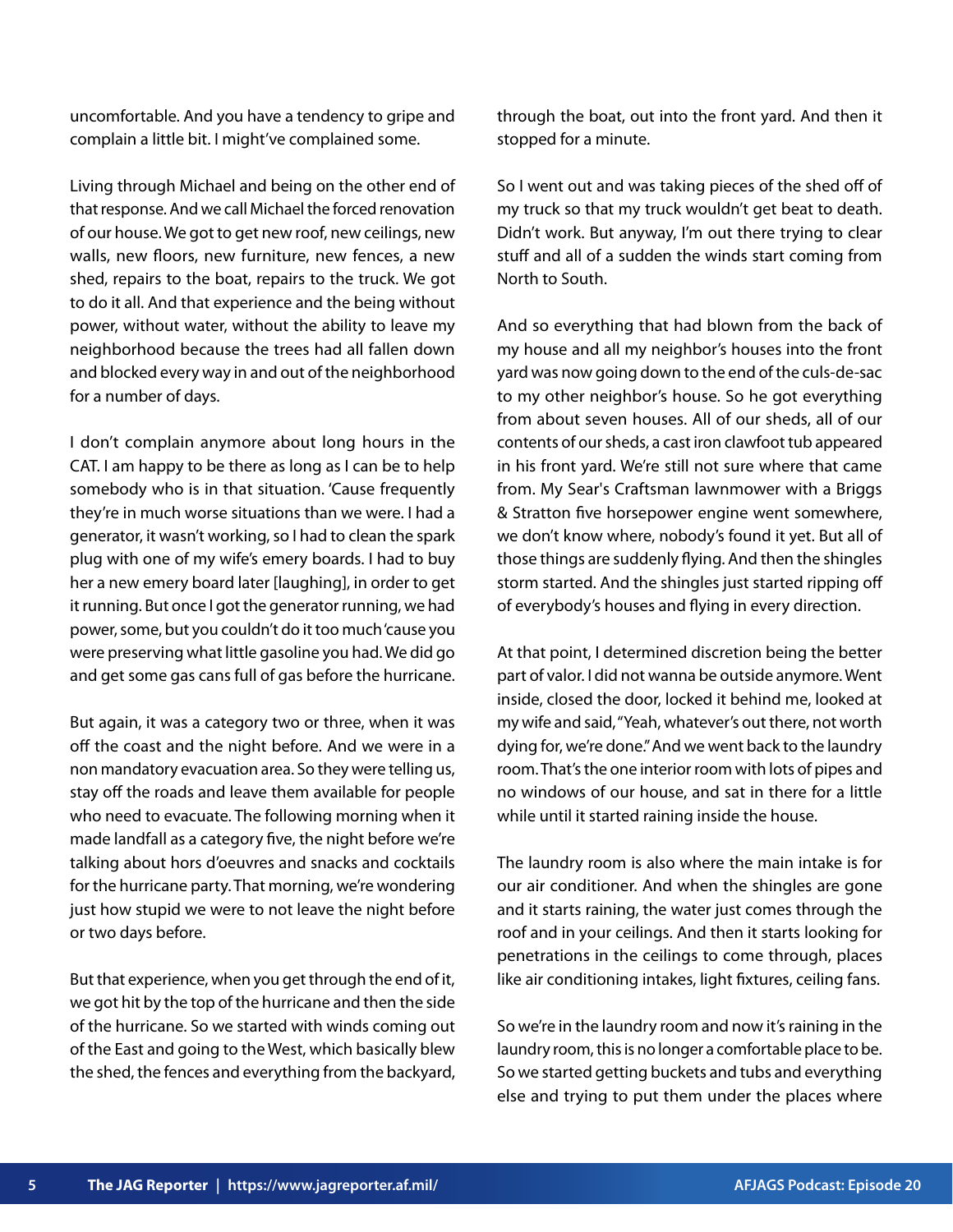water's coming through, in the hopes of preserving the wood floors.

I gave up on the carpets. I gave up on the mattresses and that kind of thing. But I figured if I could keep most of the water off the wood floor, I might save the wood floors, which I did. We actually saved the wood floors and the tile floors. The carpets were a goner.

So it's raining inside the house and then that stops. And you come out, look around and the entire neighborhood, none of the trees are standing. We were literally in a culs-de-sac in the woods. Not a tree is standing. One house has a partial roof, everybody else's roof is gone. My poor neighbor at the end of the cul-de-sac has debris through the whole front of his house. His cars are just totaled. And one of my neighbors, his air conditioning unit has rolled off into the sunset.

So the place is, it looks like a bomb's gone off. And we're all looking around, and we start looking at each other and we're like, okay, this is gonna be a long day. It turned out to be a long month. But at that point you go, oh, well, good news is we're alive. And the silver lining on all of that was my neighbors and I developed a new bond.

We'd all known each other or at least enough to say "hi" and "how are you doing", and maybe know where they work, that kind of thing. Every night for the next couple of weeks, we all got together at the end of the cul-de-sac, brought out whatever food we had and had a potluck. And just commiserated, shared food, shared time and developed a closer relationship than I think we would have had for any other reason.

And part of that was on day five, one of the neighbor's kids got sick. We still didn't have a way in and out of the neighborhood. So we all got out there with our pruning saws, chainsaws, trucks, pry bars, whatever, and cut our way through a one car width road so that we could get that neighbor's car out to where we knew there was potentially an open road, so they could get to medical care for their kid. And just as we finished and

we were all feeling good about ourselves, we looked and the neighborhood to our East was trying to cut to where we had cut a road. So we turned around and cut to them, 'cause they had somebody who needed to get to medical care.

So it became a strange environment where you're all working together, but it looked like an insurmountable task. And one of our mottoes as we got through and started trying to clean up, you looked at it and you're like, there's too much to do, I can't do this. It was overwhelming. And so, it became a one leaf, one branch, one tree at a time. Okay, I've got an hour, I can pick up that leaf, put it in the wheelbarrow. While I'm at it, I might as well pick up a branch. And while I'm there, I might as well get the saw, cut up a tree.

So you would slowly, it's like the old, how do eat an elephant, one bite at a time? Well, the lesson we learned was I can't do everything necessary to solve this problem now. So you can either throw your hands up and say, this is an insurmountable problem, or you can look at it and say, well, what can I do in this moment, in this minute, in this hour, in this day, to get one step closer to getting it fixed. And that lesson will be with me forever. That change in perspective too, from being in an operation center helping people to being at my home that has just been trashed, looking for people to help me, that's forever ingrained.

And it was the little things. We were probably two weeks into it, they'd finally cleared enough of the road that traffic could come back and forth. And one of my friends called me, who lives about 80 miles away. And so they weren't too badly damaged. And they called and said, "What do you need?"

I'm like, "Well, five gallons of gas would be nice".

And Randy says, "Well, no, no, what do you need?"

I said, "Well, I'm trying to cut all the trees out of my backyard."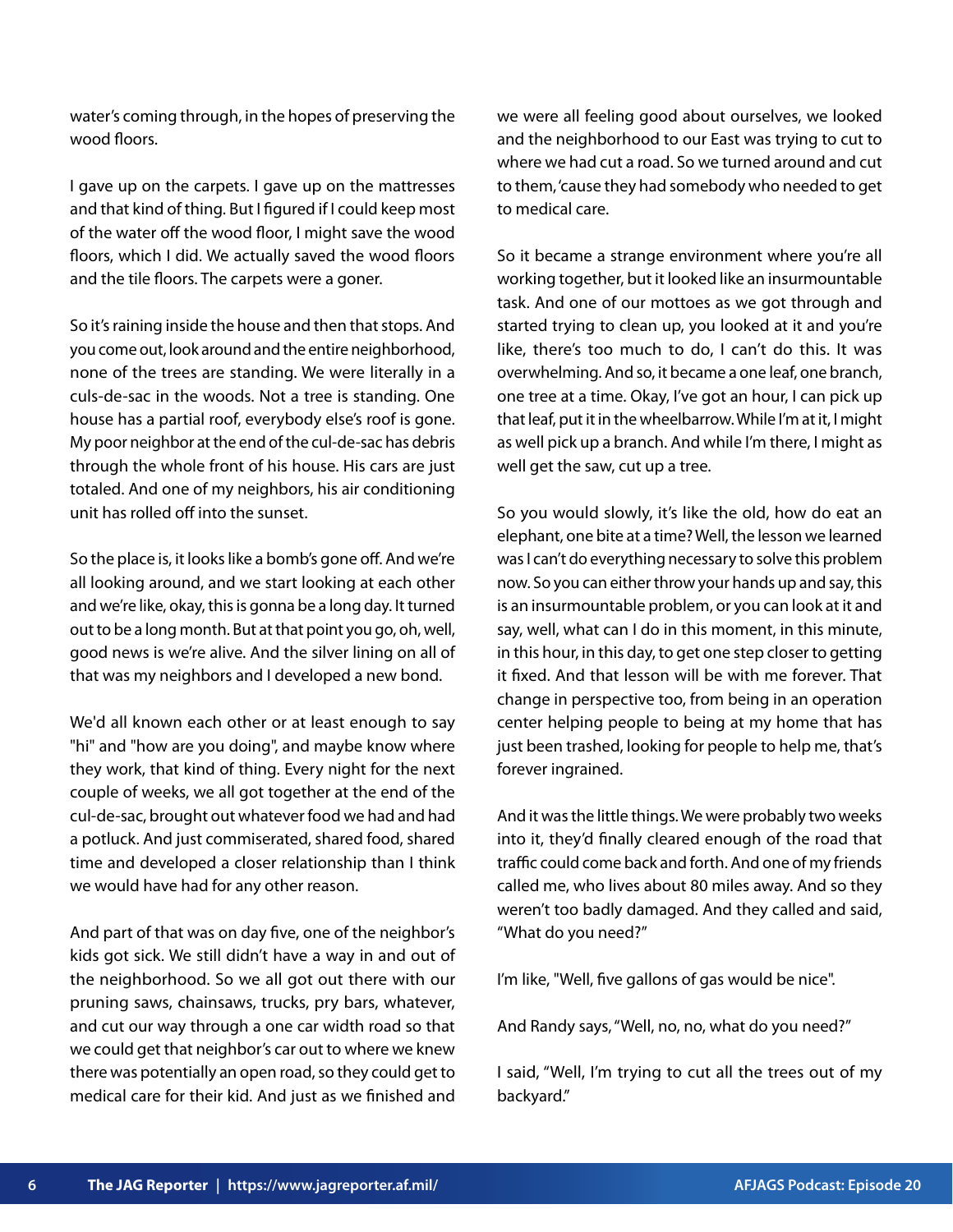And he goes, "Okay, I know what you need."

So Randy and DeeDee, his wife, show up at the house. They brought food for the entire neighborhood. They brought friends and chainsaws, and they came and they helped us cut the trees away from our houses. You couldn't do it all but they came and did a couple of days' worth.

And you realize how big those little things are, and how one little amount—I can't do all the trees, he couldn't do all the trees, we couldn't do all the trees, but he came in, he helped me do the most important trees. And he came in and helped me do what little we could do that day. And so it was again, back to the, well, what can we do? I've only got three hours left of sunlight. What can we do in three hours? In three hours we can do this. Well, that's one more step closer to done.

So it was a humbling experience to say the least, but it was also a great learning experience and a great opportunity to recognize what it looks like from the other end of the mission. And it makes doing the mission all that much more rewarding. When you realize a lot of times, my neighborhood was in bad shape, but then we looked around later and we still had some walls, and we could put tarps over what was left of our roofs and we could be dry.

And then you went driving, once the roads were open, and you realized some people had a slab of concrete. That was it, that was all that was left. Or you had people who had lost. One of my friends, he's a cabinet maker. And when he makes cabinets, he gets paid. Well, all of the cabinets that he had that were almost ready to be installed, were destroyed in the hurricane, as well as his production facility. So he had about two months of work to do before he would ever see another dollar in his pocket. That's very humbling.

It's amazing that he got through it, and some of us, friends, family, etc., came out and helped where we could. Putting some tarps on the roof of the building that was still standing, that kind of thing. Running some electrical. But at the end of the day, he had to stop and restart his business essentially from scratch. And it was gonna be two months before he saw a dime out of all of that effort, and all the money he was about to spend.

So it was very humbling and it was a good learning experience. I wouldn't wish it on my worst enemy. But there's an awful lot that you get out of it, as far as the community, as far as support of your friends, as far as your ability to support your friends. And that reminder that the problem seems overwhelming. You can't solve the whole thing all at once, but figure out what you can do in this moment to solve some part of it, and that's one part that you've got solved until the next moment when you can solve another part. And it really does become that one leaf, one twig, one branch, one tree at a time.

#### **MAJ HANRAHAN:**

Sir, extremely moving account. Thank you for sharing that. That's something I think that we can all learn from and probably take some time to even process all the stuff, all the lessons from that experience that you've shared with us. So as we've move to our conclusion, sir, there are folks out there, I think, that have an interest in this area of the law that wanna get involved with that. Is there any tips you could provide to those folks that might want to either learn more about these areas of the law or get involved?

### **LT COL MCNEIL:**

So probably, there's a couple of really good resources to learn about this area of the law, beyond reading the statutes and reading the EXORDs.

There was an after **[action report](https://www.loc.gov/item/2021692625/)** done on Harvey, Irma and Marie in 2017, where they gathered a lot of the unique legal issues that were presented during those three hurricanes, and they did a lessons learned out of it. And it was published, I believe it was by the Army JAG School, I don't recall who published it. But it gathers those lessons and some of those legal challenges that were faced.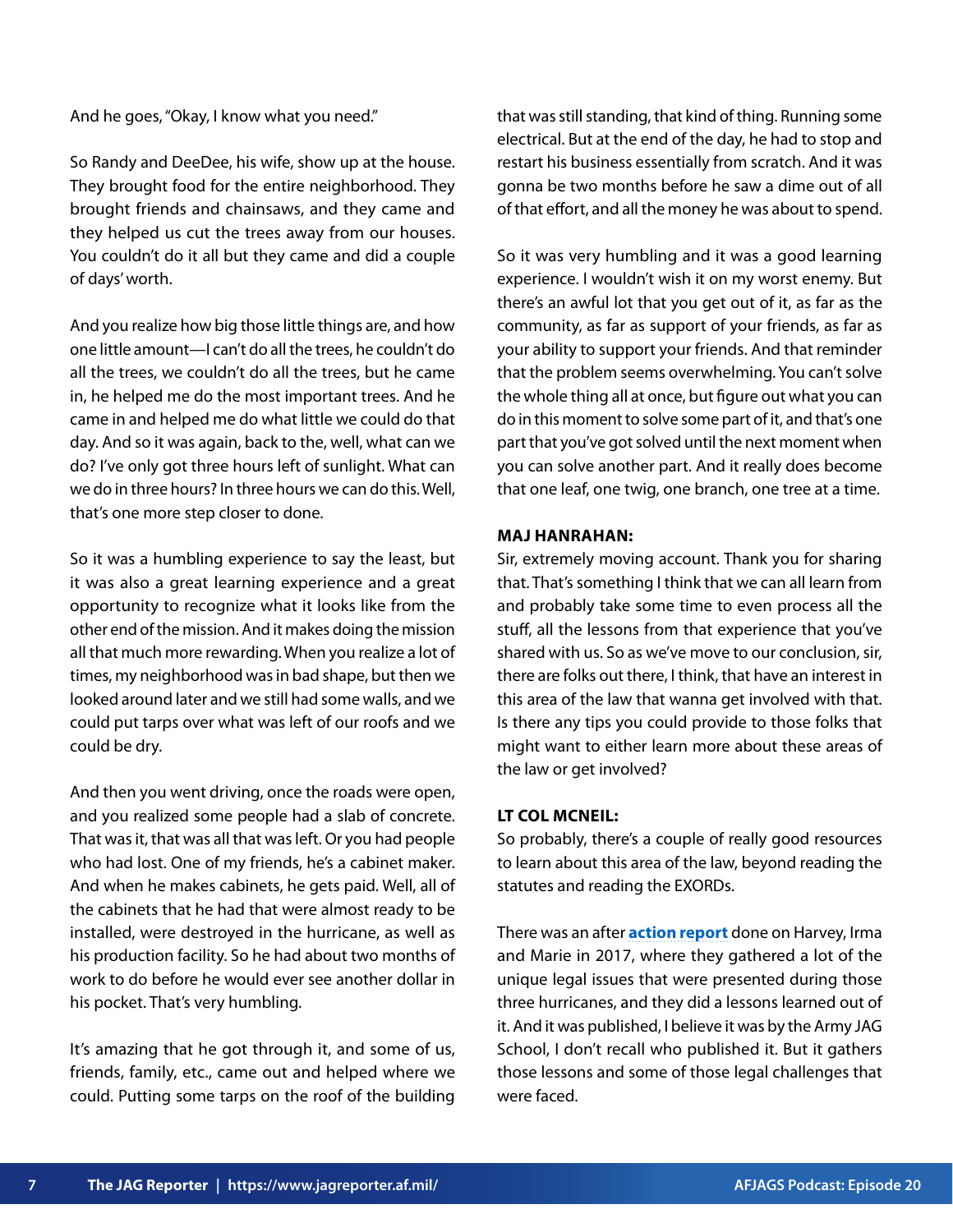Simple things like who can use the commissary. Well, the commissary is a benefit that is part of your pay, and it's appropriated funds. So it's different than who can use the BX. And so, we had to go through, okay, we're using military facilities to house FEMA, to house the inner agency and they need food. Well, we can't let them use the commissary. We can, allow them to use the DFAC if it's open, the dining facility. There are ways that you can allow non-DoD personnel to use the dining facility and pay freight, pay the cost. But it became, even little things, like who can go to the commissary, become an issue, when you start looking at hosting an inner agency group during a disaster response. So that lesson learned was really good.

The National Guard Bureau published just last year a **[guide for domestic operations](https://www.hsdl.org/?view&did=826560)** that they use. And it's a new publication and it was based on experiences of Harvey, Irma, Marie, Dorian and a few others, so it's also a good resource.

Also be looking for those opportunities during any disaster response. My office has the SJA, me and a paralegal—and we're required to operate in support of the three-star commander and a back shop and a 24/7 CAT. That requires augmentation. As a general rule, if we're having a major disaster, we're going to go through a number of iterations of at least four augmentees. So for Harvey, Irma and Marie, that was 97 days. Most augmentees are available to you for two weeks, maybe a month. So at that point, we went through, I should know this number off the top of my head and I don't, six or eight iterations of four augmentees, hopefully staggered so they can train each other as they come in.

People who've been to the domestic operations law course, both the Air Force version and the Army version, as well as the Homeland Defense/Homeland Security course. There's also an ACC course that they do, that's Homeland Defense/Homeland Security, where they go to Hurlburt and then come and visit us and it's a road show, that course. There's a number of courses you can take to give you that background information, that basic understanding of the mission. Reading those lessons learned publications, reading the **[Army DOMOPS](https://tjaglcs.army.mil/documents/35956/56919/2021+DOPLAW+Handbook+for+Judge+Advocates.pdf/9350efbc-b5c0-2294-952f-94fb1170111d?t=1624915611838) [handbook](https://tjaglcs.army.mil/documents/35956/56919/2021+DOPLAW+Handbook+for+Judge+Advocates.pdf/9350efbc-b5c0-2294-952f-94fb1170111d?t=1624915611838)**. That's a pretty good resource. The Air Force instruction on DSCA is another resource.

As you either take courses or do that reading, you get yourself to a level of preparation. There's some good papers out there on DSCA as well. Colonel Diana Johnson wrote one in about 2008, I believe it was, that was a good intro to DSCA at that time. But as you read the papers and read the resources and get that knowledge, then look for those opportunities and let your staff judge advocate and your MAJCOM know that you're interested in those opportunities so that when they come, and we're seeking out folks to come and augment us, we know where you are, and we know who you are. Call our office and tell us, after you've coordinated with your staff judge advocate, that you're interested in being an augmentee for a major disaster, or for an event, or for an exercise, because we also have a couple of exercises every year where we bring in augmentees and train them.

So we have a number of people who've been through an exercise with us, or been in a disaster with us, who have at least figured out how our computer systems work, how the CAT works. Also, a basic knowledge of Air Force structure is important, and DoD structure, because we're operating in a joint and inner agency environment. And if you speak DHS and you speak FEMA, it's nice to be a translator.

We had, during Harvey, a miscommunication that was occurring between leadership. And it was nice because the deputy general counsel out at FEMA was a friend of mine. And it was actually just between Harvey and Irma, and Irma looked like it was coming up to the Panhandle. So, I had taken half a day off on a Sunday to go move my boat out of the water, so I wasn't one of those boats that was in the port blocking the access for anybody.

So I'm trying to move my boat and my phone rang, and I recognize the phone number, so I shut down the boat and took the call. And he called me because his boss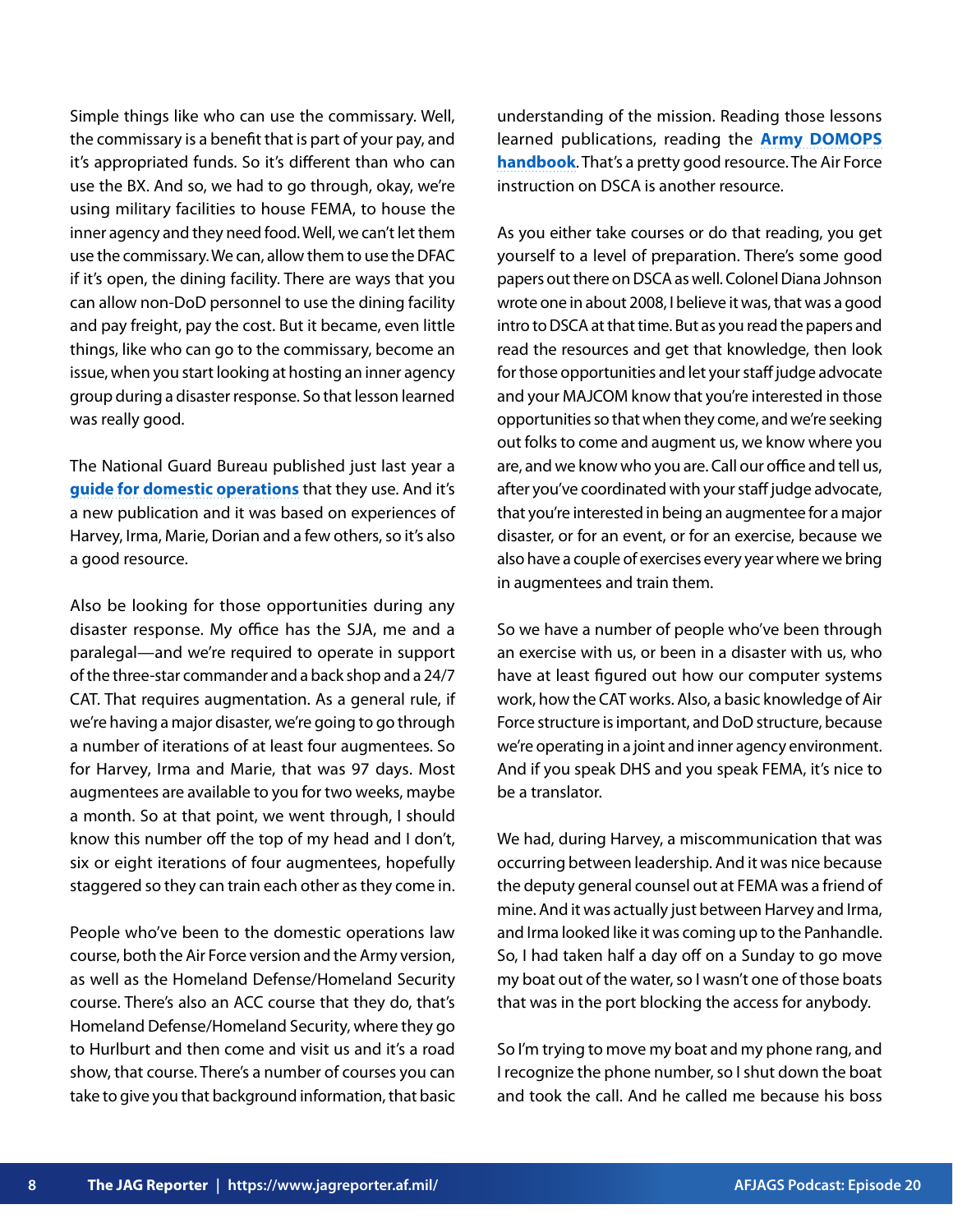was concerned about something my boss had said, and there was this whole misunderstanding going on. And because he picked up the phone and made the phone call, and I could explain that my boss wasn't questioning his boss's authority, but trying to figure out how to replicate it. And it turned what was a miscommunication that was causing some consternation into a clear communication that was causing support to one another. Those relationships, those phone calls became very important in the process. So as you're doing this in your learning, having that experience and being open to those opportunities as they come is huge.

We also have, for the chemical, biological, radiological and nuclear response enterprise for DoD, the Air Force is responsible for providing JAGs and paralegals to that team. As part of that, those JAGs and paralegals are usually captain or major, and a staff or tech sergeant. And we have a couple of those teams that we prepare in the event, we hope we never need them, we hope we never have to use them, but we do put them through a Vibrant Response exercise, which is their certification exercise. They also get a list of training. There are some online courses that they take, both from FEMA and from the DoD. Those courses, and then you give them some reading material and some homework. But you build up that knowledge, then you send them to a validation exercise.

They now have that background and experience that they can translate into other domestic response activities, even just a basic knowledge of the difference between a commander of Air Force forces or COMAFFOR, and a joint forces air component commander, or JFACC.

Frequently, the COMAFFOR and JFACC are the same person. That's not uncommon, because your JFACC is the person with the predominance of air resources, and the ability to command and control them. And frequently your COMAFFOR is also the senior Air Force officer, responsible for the administrative support to all of those forces. One's worried about flying the airplanes, the other one's worried about beds, beans, bullets, fuel, all of those things. Understanding those roles, 'cause sometimes they're not the same person. Sometimes the Navy is the COMAFFOR, from an aircraft carrier out on the water, and yet, not COMAFFOR, sorry, the JFACC, and you've still got an Air Force commander who's the COMAFFOR, who's supposed to be supporting all that area. So there's times where they don't coincide.

Knowing those roles and knowing the joint roles and knowing what an Army brigade is, what an Army high-water vehicle is, learning that joint force operational element, learning the capabilities that bring to bear, there's an entire team of people called EPLOs, emergency preparedness liaison officers, who essentially go to disaster response events.

And when the civil authority says, "Do you have anything that could do X?"

These guys say, "Oh, the Navy has this capability that will help you with that. Would you like to request that, maybe capability?"—shaking their head up and down and smiling.

And the civil authority says, "Yes, yes, I would like to request that Navy capability."

And we usually have what we call pre-scripted mission assignments that describe that capability and what it is and how much it costs and say, "So what you'd like to do is fill out this form." So a lot of times it's knowing what you have available that might meet a need, and helping your civilian counterparts to understand that capability.

Or knowing when you don't have a capability or when they have a capability. It's amazing the number of people who don't recognize what capabilities customs and border protection have to support disasters, because they have a bunch of airplanes and imagery platforms and trucks and everything else. So, a lot of times it's a matter of getting yourself prepared, understanding the concepts, both DoD wide and also disaster specific, and then raising your hand when the opportunity arises.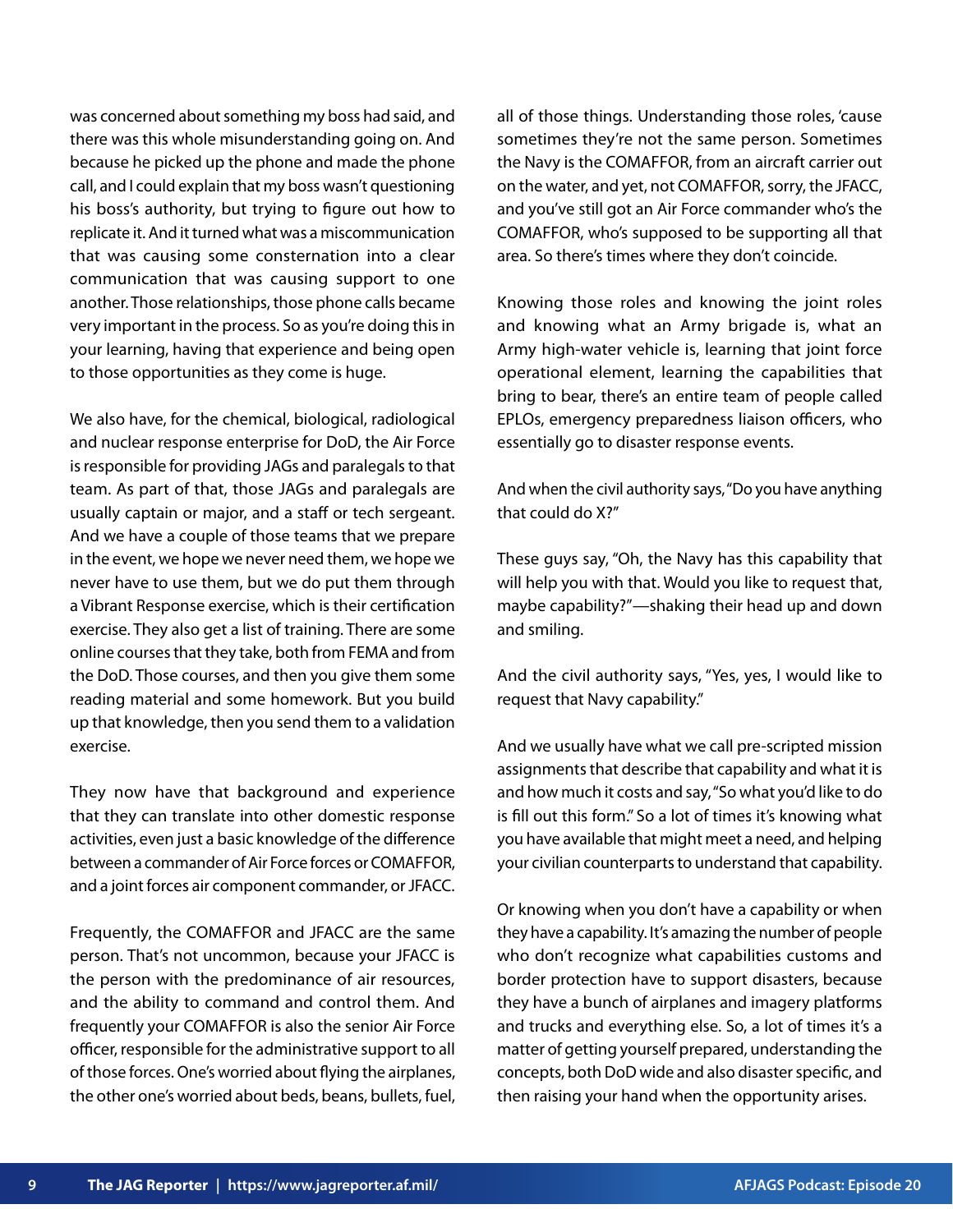#### **MAJ HANRAHAN:**

Sir, any final thoughts for our listeners today on leadership and or innovation from a DSCA or DOMOPS perspective?

## **LT COL MCNEIL:**

In an environment where you're not in charge, which is what DSCA is, it is critically important to understand the people you're working with and the agencies you're working with, and get to know those people. Those relationships are what bear fruit and what—they're the grease that makes the gears run. When things get out of control or when the mission isn't going as anticipated, or when people are not quite getting where they wanna go, the ability to pick up the phone and talk to somebody and say, "Hey, Greg, how's it going? Here's what's going on." As opposed to, "I'm sorry, I'm looking for the office of..." Those relationships sometimes are critical to smoothing what would otherwise be a negative event?

The other thing is, no matter how big the problem is, no matter how overwhelming it seems, you don't have to solve the whole problem all at once. Figure out what part you can solve, what you can do in this moment, and do what you can do in this moment.

I had a commander who used to say, "I won't walk past a piece of trash. I will stop and pick up a piece of trash." And you think about that and you're like, wow, that's a waste of a three-star's time. And the reality was that was something he could do in that moment to solve a problem. It also sets an example.

But sometimes the problem that just seems overwhelming, and when it does, stop and look at what can I do right now, right here, to solve some portion of it and to make some progress towards a solution, and live in that moment?

#### **MAJ HANRAHAN:**

Well sir, thank you so much for your time and insights today. I know that I've learned a tremendous amount on these areas of the law, and I'm sure our listeners will too. So sir, thank you for spending some time here in studio with us today. Again, we are very appreciative, and thank you again, sir.

#### **LT COL MCNEIL:**

Thank you for having me. I hope this is at least helpful or useful to somebody.

# **TAKEAWAYS**

#### **MAJ HANRAHAN:**

That concludes the interview with retired Lieutenant Colonel R. Curtis McNeil.

My top three takeaways include, **number one, Defense Support to Civil Authorities or DSCA, and DOMOPS are different legal landscapes than a deployed environment**. As Lieutenant Colonel McNeil stated, we have a generation of leaders accustomed to operating in deployed environments where we, as the DoD, more or less have much greater liberty to control and even exploit the environment to achieve the mission.

However, that is not the case with DSCA and DOMOPS within our own borders. Lieutenant Colonel McNeil mentioned three big differences, including one, we are not at war, rather, we are in a supporting role. We're here to help the American people, and we often have to remind our leaders about that who are used to being in charge. The states and FEMA are generally in charge, and our mission is one of support.

Two, we're in the United States territory, working with numerous other agencies. For example, airspace is used primarily for commercial enterprise and regulated by the FAA. We're there in support of the States and other agencies, such as the Department of Homeland Security, FEMA, Health and Human Services, the U.S. Marshall, Coast Guard, and others. We also often employ the use of the Civil Air Patrol, our Air Force auxiliary rapid response capability, which is an all volunteer force.

And the third main difference he mentioned was that the people we're dealing with are generally U.S. citizens with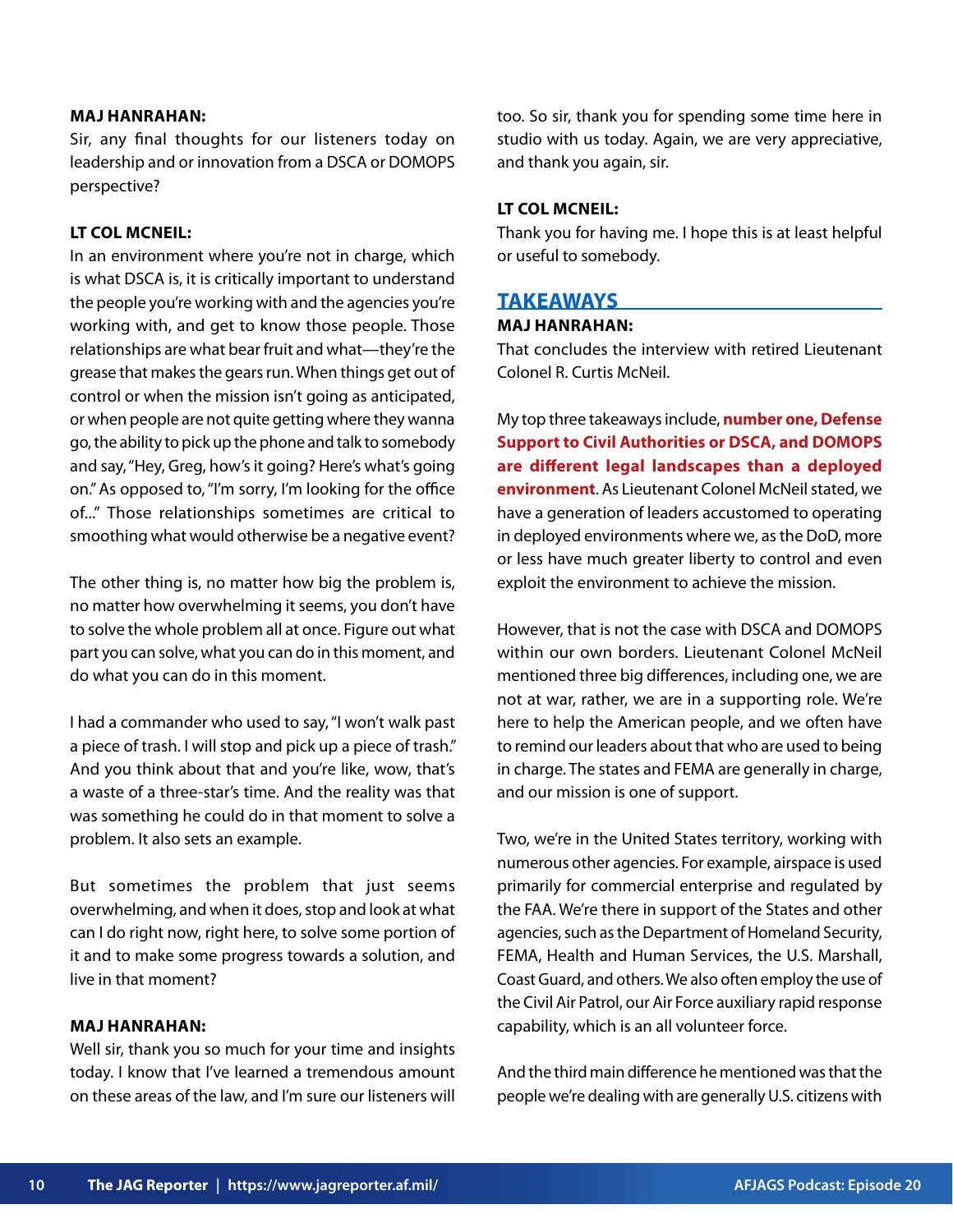constitutional rights. And those rights include different governing rules, such as the Stafford Act, Economy Act, Posse Comitatus Act, execution orders, and the like.

So, when dealing with DSCA and DOMOPS, the first question usually begins with "who's in charge," and number two, "what do they need from us?" And the lawyer's job is how to achieve the objective without violating the law, or as Lieutenant Colonel McNeil states, mapping the minefield.

**My second main takeaway is that necessity is the mother of invention.** This ancient adage is often attributed to Plato. When a need becomes imperative without an apparent solution, innovation is often required.

In our interview, Lieutenant Colonel McNeil showcased a number of times, this occurred through his career. For example, when Hurricane Dorian hit The Bahamas, they expected it to be a DSCA event, i.e, a stateside issue with landfall in Florida. They worked to get approval to use small UASs or unmanned aerial systems in anticipation of the DSCA mission.

Then Dorian, a category five hurricane stalled and pummeled The Bahamas. They immediately had to switch gears and ask, "How do we help The Bahamas?" The issue then became a foreign disaster relief situation that required a wholly different legal analysis. As the U.S. doesn't have a SOFA, or a status of force agreement with The Bahamas, they worked through an exchange of notes with The Bahamas, called upon the Civil Air Patrol and ensured that those Civil Air Patrol volunteers were legally protected. They also worked with the State Department through the Joint Staff and created the first extraterritorial use of civil authorities with the Civil Air Patrol in Hurricane Dorian. They we're able to utilize a newer delegation memo to make this happen and comply with U.S. and international law.

**And my third and final takeaway is that you can get involved with DSCA and DOMOPS.** It all starts by getting educated, then getting involved.

From an education standpoint, you can read the governing statutes and execution orders. Then consider reading the after action report on hurricanes Harvey, Irma, and Marie in 2017, where they gathered the unique lessons learned and legal challenges. There are also plenty of other papers and resources available online. And obviously now, resources related to COVID-19.

Last, if you wanna get more hands-on experience, consider letting your SJA or supervisor know, that you're interested in becoming an augmentee for a disaster exercise. Then ensure to brush up on basic knowledge of Air Force and DoD structure. Begin to learn to speak some of the other agencies, quote unquote "lingo," such as with FEMA, and learn about the capabilities of different assets from some of the different agencies and military branches.

As a final thought, when you face an overwhelming challenge or obstacle, consider what Lieutenant Colonel McNeil said about his experience in being a victim of Hurricane Michael. The hurricane literally destroyed his house and personal belongings, they had no power, limited supplies, and were landlocked for days on end in his neighborhood. Despair had clearly set in. But through the despair, he came to realize a very powerful lesson. That he could do only one thing at a time, and he couldn't do it all by himself.

He worked as a team with his neighbors or everyone chipped in, and they overcame the challenge of rebuilding their lives, one leaf, one branch, one tree at a time. And through the adversity, he built a deep and lasting bond with his neighbors that would have otherwise likely not occurred.